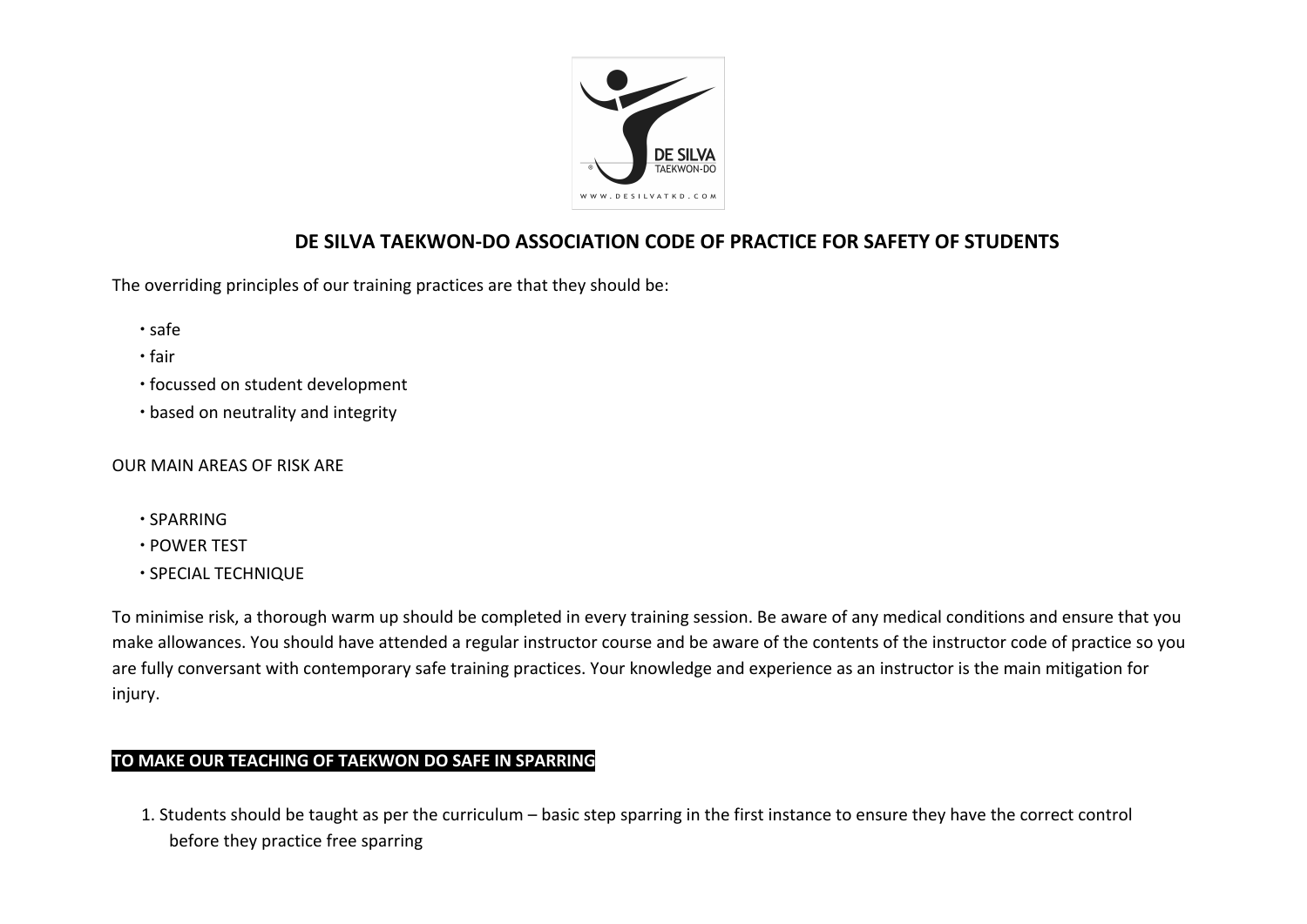2. It is permissible for there to be contact with blocking tools to attacking tools in step sparring and free sparring 3. Any contact to a vital spot should be controlled, dynamic and with the correct technique.

4. Students should be supervised

- 5. Students should be taught the main rules of competition sparring that excessive contact is a foul, as is biting, scratching, attacking a fallen opponent and use of illegal techniques.
- 6. Safety equipment of the approved type should be used when practising competition type sparring.
- 7. Headguards are compulsory for juniors.
- 8. Our focus is on point scoring. Excessive contact is not allowed.
- 9. Any student who receives an excessive blow to the head should be checked for concussion and not allowed to spar again until they have medical clearance

#### **Compulsory Safety Equipment**

ITF Competitions **Red or Blue Sparring Gloves, Boots and Head guard** DE SILVA competitions and Boots Any colour True Warrior Gloves and Boots Groin guard (males – worn under dobok) Head guard

**Mouth guards ITF Competitions Transparent** DE SILVA Competitions **Any colour** 

**Optional equipment** Shin protector

Breast protector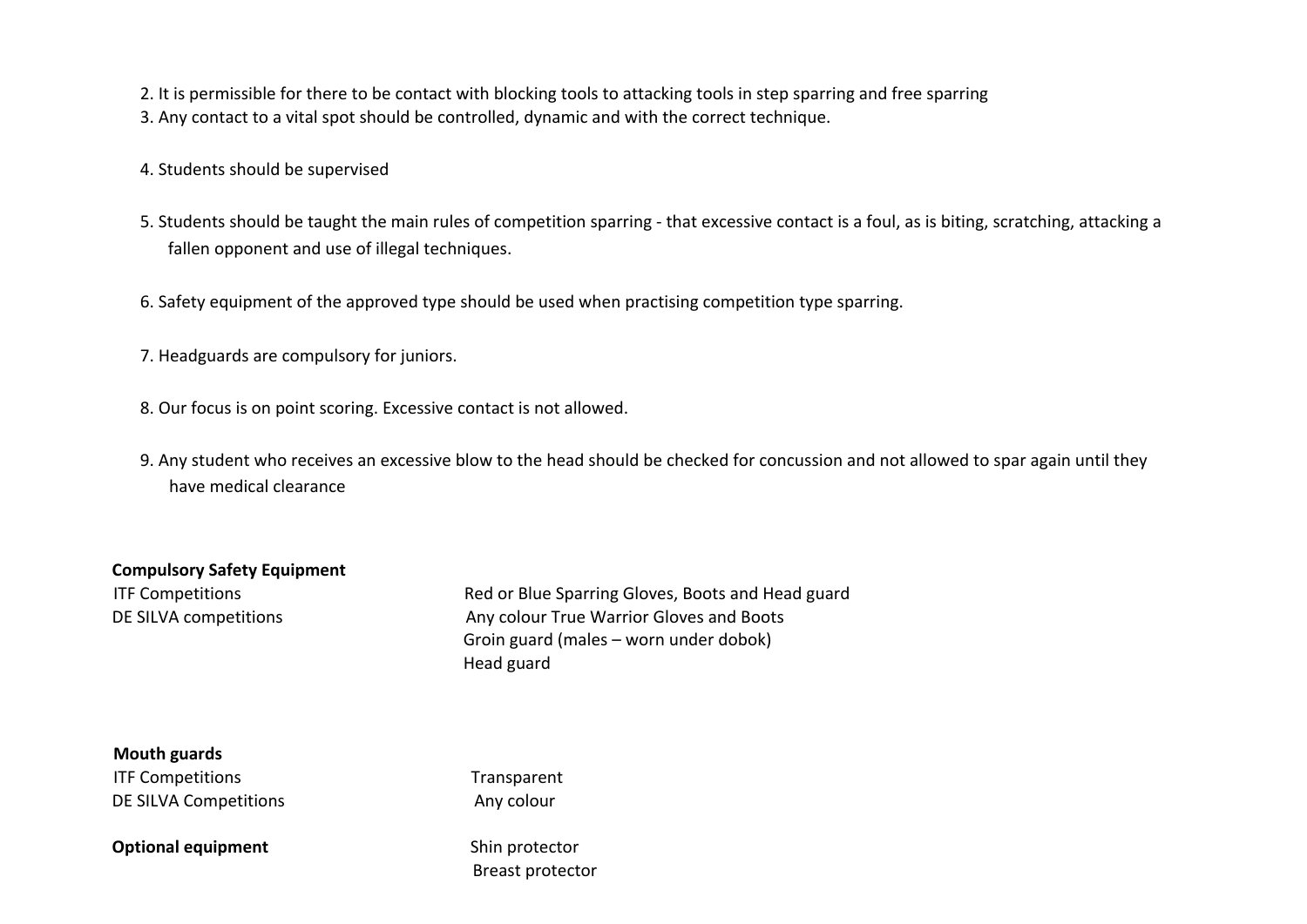### **TO MAKE OUR TEACHING OF TAEKWON DO SAFE IN POWER TEST**

- 1. Students should be supervised
- 2. Students should only practise power tests when they are competent at technique
- 3. The appropriate level of breaker board should be used for the age and weight of the student

## **TO MAKE OUR TEACHING OF TAEKWON DO SAFE IN SPECIAL TECHNIQUE**

- 1. Students should be supervised
- 2. Students should only practise special technique when they are competent at technique
- 3. The appropriate height of target should be used for the height of the student

Please refer to the risk assessments for sparring, power test and special technique in the appendix

| Power test risk assessment                       |                                                                                                                                                                                                                                                                                                                                 |                                                                                                                                                                                |  |
|--------------------------------------------------|---------------------------------------------------------------------------------------------------------------------------------------------------------------------------------------------------------------------------------------------------------------------------------------------------------------------------------|--------------------------------------------------------------------------------------------------------------------------------------------------------------------------------|--|
| <b>RISK</b>                                      | <b>Control measure</b>                                                                                                                                                                                                                                                                                                          | <b>Action points</b>                                                                                                                                                           |  |
| Injury to hands or feet by hitting the<br>boards | . Instructor must assess that the student<br>has good technique before attempting<br>to break the boards<br>• Juniors should only use appropriate<br>boards for their age<br>. The amount and grade of boards should<br>be appropriate to the age and<br>experience of the student.<br>. The boards should be in good condition | . Students should not have any injuries to<br>attacking tools or limbs tobe used for<br>destruction technique<br>. Students should not suffer from any<br>bone or skin disease |  |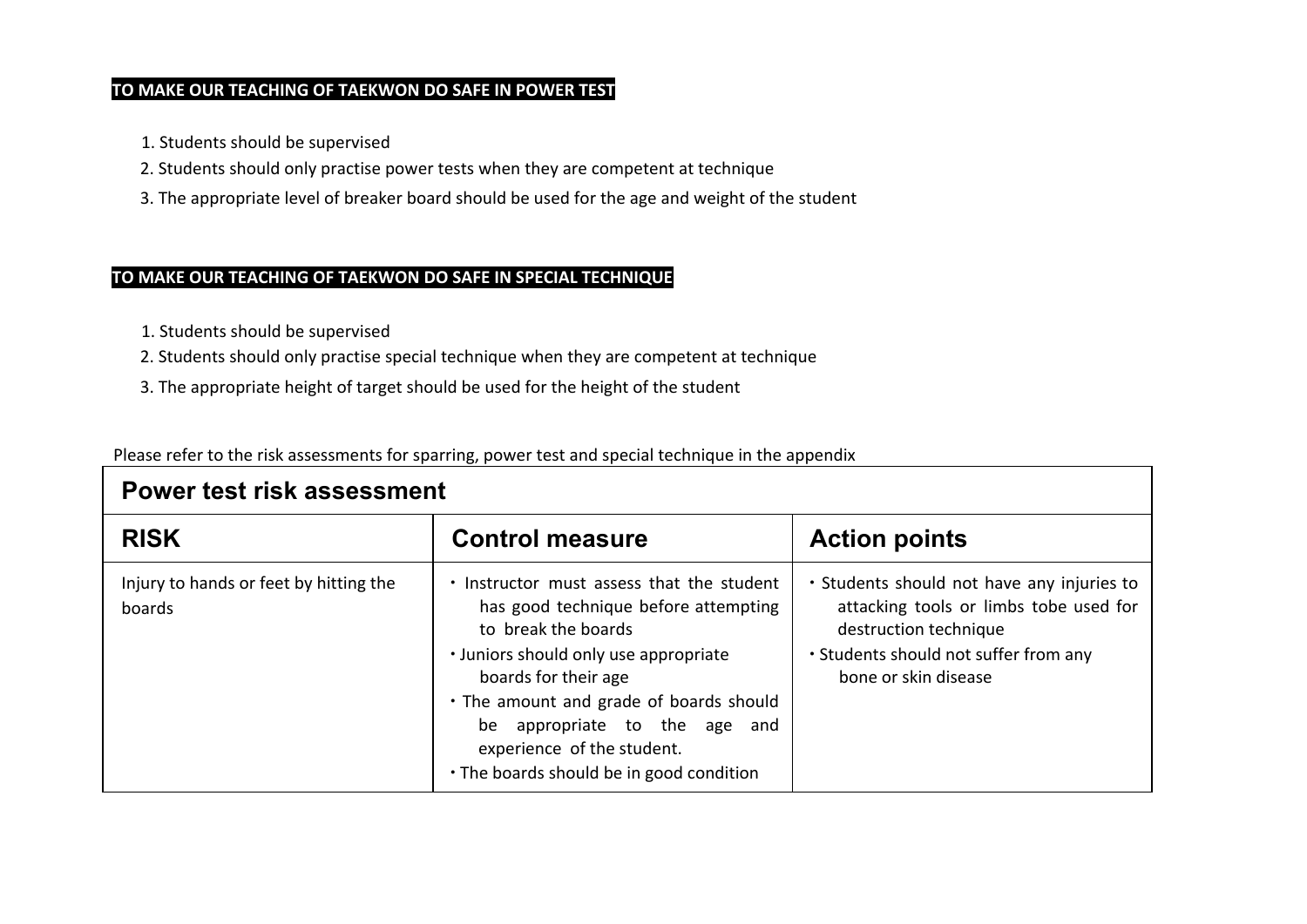| Injury to hands or feet by hitting the<br>frame | · Instructor should assess the aptitude of<br>the student, particularly in terms of<br>their flexibility<br>. The frame should have no sharp edges .<br>The design of the frame should allow<br>follow through after breaking the boards                                     |           |
|-------------------------------------------------|------------------------------------------------------------------------------------------------------------------------------------------------------------------------------------------------------------------------------------------------------------------------------|-----------|
| <b>Turning kick</b>                             | . Assess whether the student can use the<br>correct part of the foot to avoid hitting<br>toes                                                                                                                                                                                | $\bullet$ |
| Punch                                           | . Adults only to punch boards<br>. The person should have been training a<br>minimum of 9 months and be able to<br>do 40 knuckle press ups                                                                                                                                   | $\bullet$ |
| Side kick                                       | . Assess whether student can roll foot to<br>ensure the board are hit with the balkal                                                                                                                                                                                        | $\bullet$ |
| Reverse turning kick                            | • Technique only to be practiced by blue<br>belt and above.<br>Student should be competent with<br>$\bullet$<br>technique and be able to show that<br>they can use technique against soft<br>pads with the correct form and<br>attacking tool<br>before attempting<br>boards |           |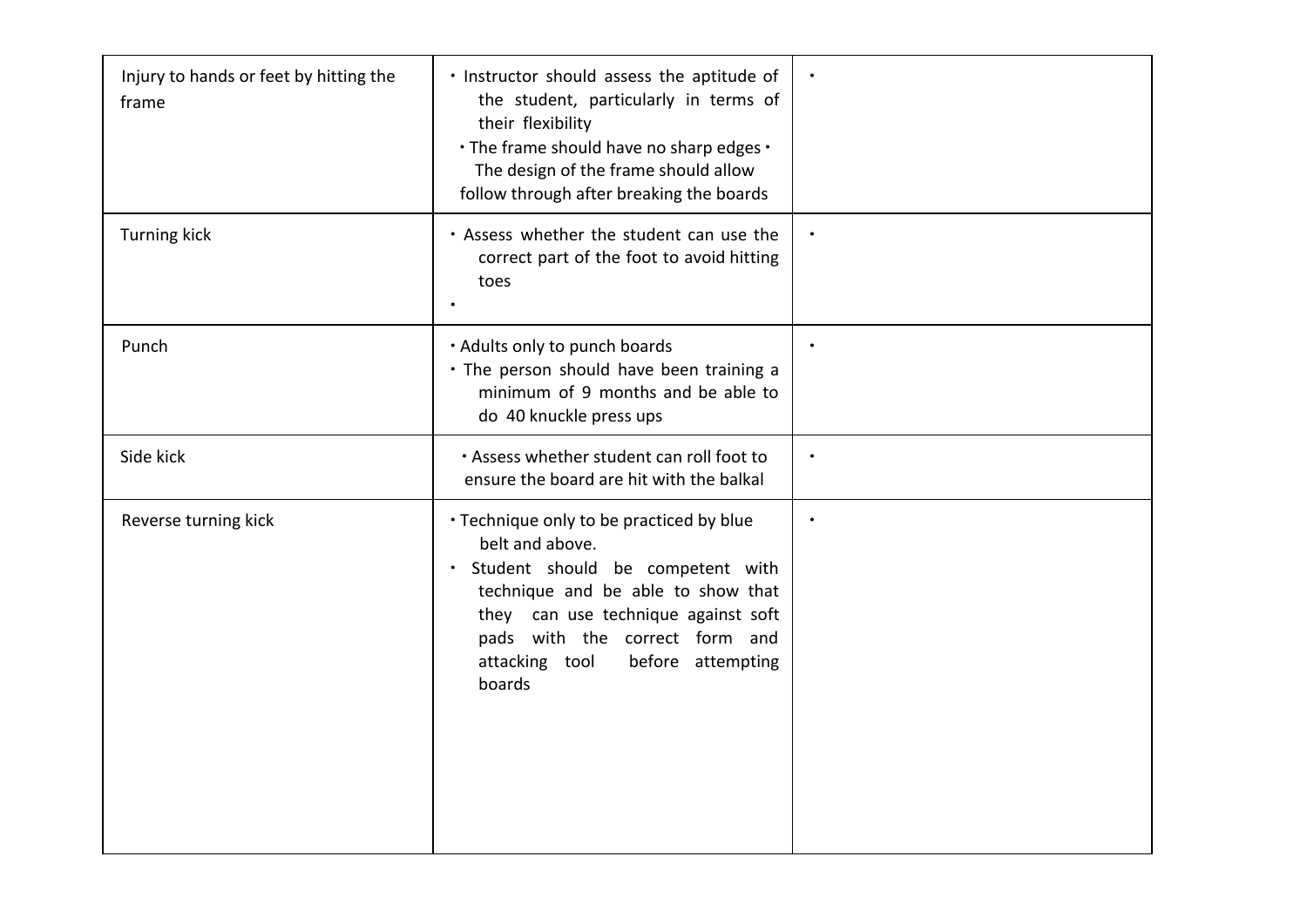| Knifehand          | Student should be competent with<br>technique and be able to show that<br>they can use technique against soft<br>pads with the correct form and<br>attacking tool<br>before attempting<br>boards     |  |
|--------------------|------------------------------------------------------------------------------------------------------------------------------------------------------------------------------------------------------|--|
| Elbow              | Student should be competent with<br>technique and be able to show that<br>they can use technique against soft<br>pads with the correct form and<br>attacking tool<br>before attempting<br>boards     |  |
| Reverse knife hand | Student should be competent with<br>technique and be able to show that<br>they can use technique against soft<br>pads with the correct form and<br>attacking tool<br>before attempting<br>boards     |  |
| <b>Backfist</b>    | Student should be competent with<br>technique and be able to show that<br>they can use technique against soft<br>pads with<br>the correct form and<br>attacking tool<br>before attempting<br>boards  |  |
| Side fist          | · Students should be competent with<br>technique and be able to show that<br>they can use technique against soft<br>pads with the correct form and<br>attacking tool<br>before attempting<br>boards. |  |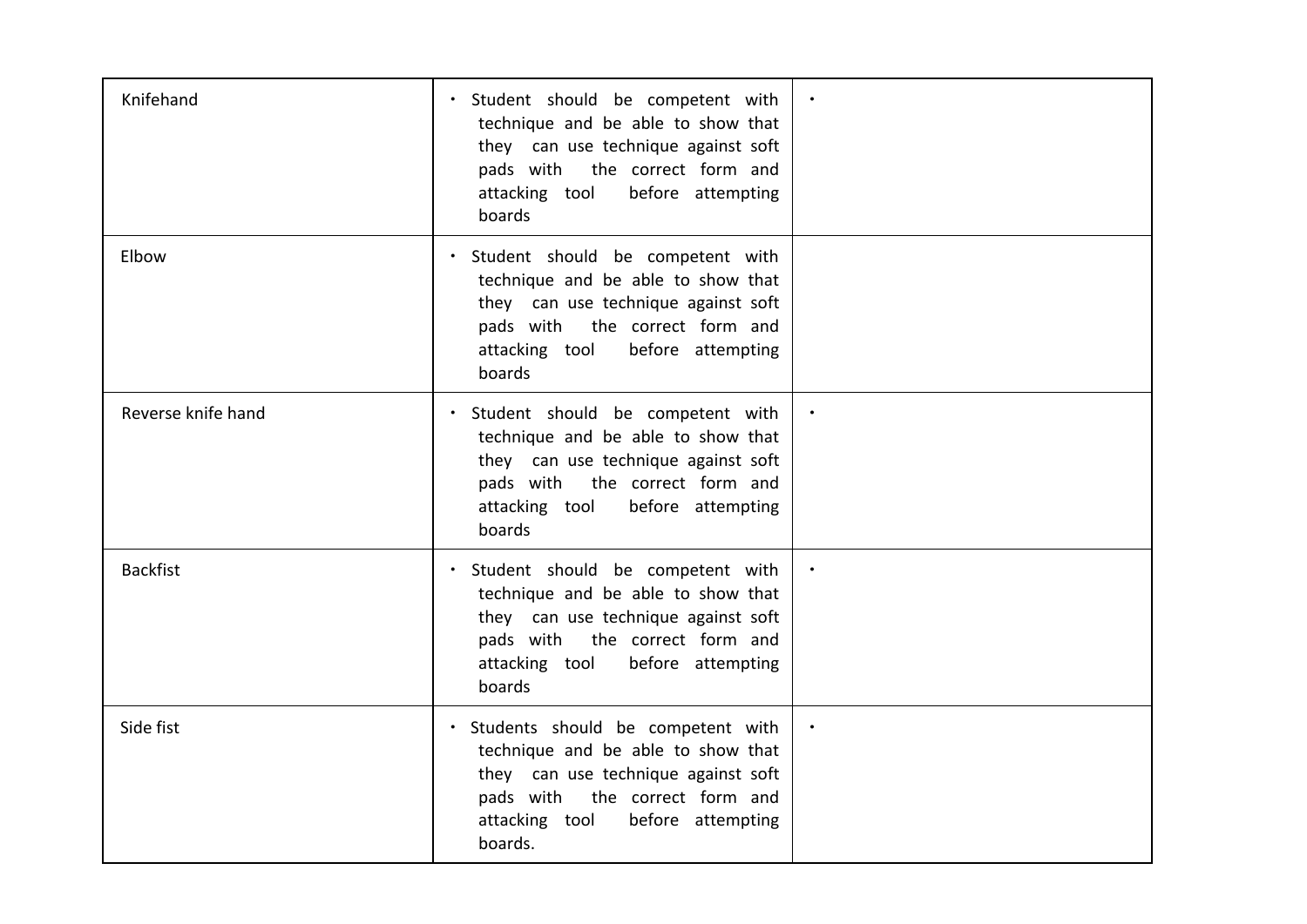| • Ensure boards are cleaned of any blood<br>Blood transfer from any cuts/abrasions |                                 |  |
|------------------------------------------------------------------------------------|---------------------------------|--|
|                                                                                    | before another person hits them |  |

| <b>SPARRING RISK ASSESSMENTS</b> |                              |                                                                                                                                                                                           |                |
|----------------------------------|------------------------------|-------------------------------------------------------------------------------------------------------------------------------------------------------------------------------------------|----------------|
| Sparring                         | Strains/sprains              | First aiders on site<br>Clear visual communication with first aiders<br>Sparring is non contact for all juniors and in most other                                                         | High<br>Medium |
|                                  | Blows from other competitors | divisions<br>Appropriate groin head hand and foot pads to be<br>worn Officials to adhere to competition rules<br>All children to wear head guards<br>All adult males to wear groin guards |                |
|                                  | Scratches:                   |                                                                                                                                                                                           | Medium         |
|                                  | · From equipment             |                                                                                                                                                                                           |                |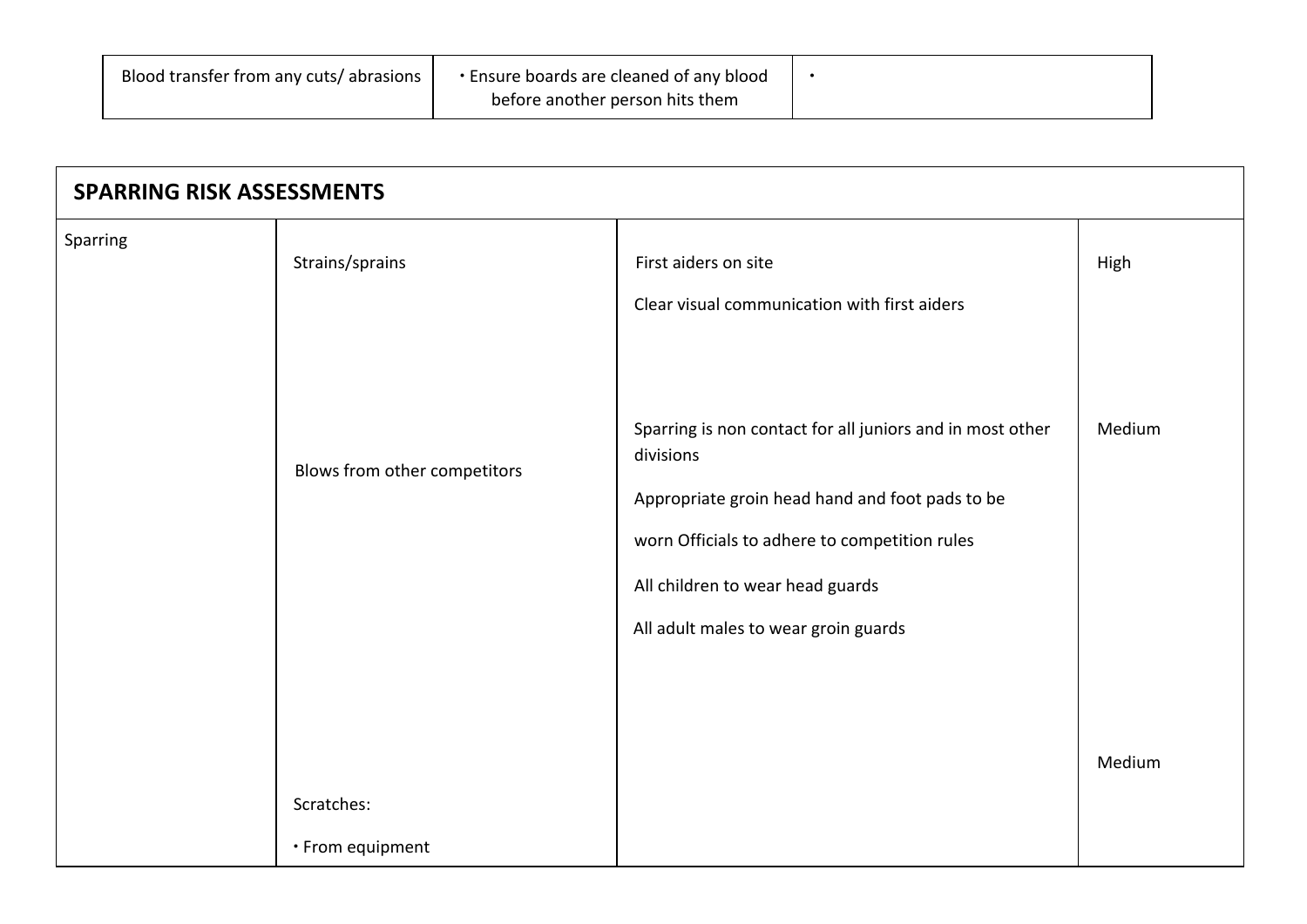| • From nails<br>• From jewellery<br>• From mats |                            |  |
|-------------------------------------------------|----------------------------|--|
|                                                 |                            |  |
|                                                 |                            |  |
|                                                 | Juniors to wear headguards |  |

| Loss of balance                     |                                             | High |
|-------------------------------------|---------------------------------------------|------|
| Potential head collision with floor |                                             |      |
|                                     |                                             |      |
|                                     |                                             |      |
|                                     |                                             |      |
| Dehydration                         | Ensure water is available                   | Low  |
| Collisions with table/chairs        | Ensure furniture is safe distance from ring | Low  |
|                                     | Height as a guideline                       |      |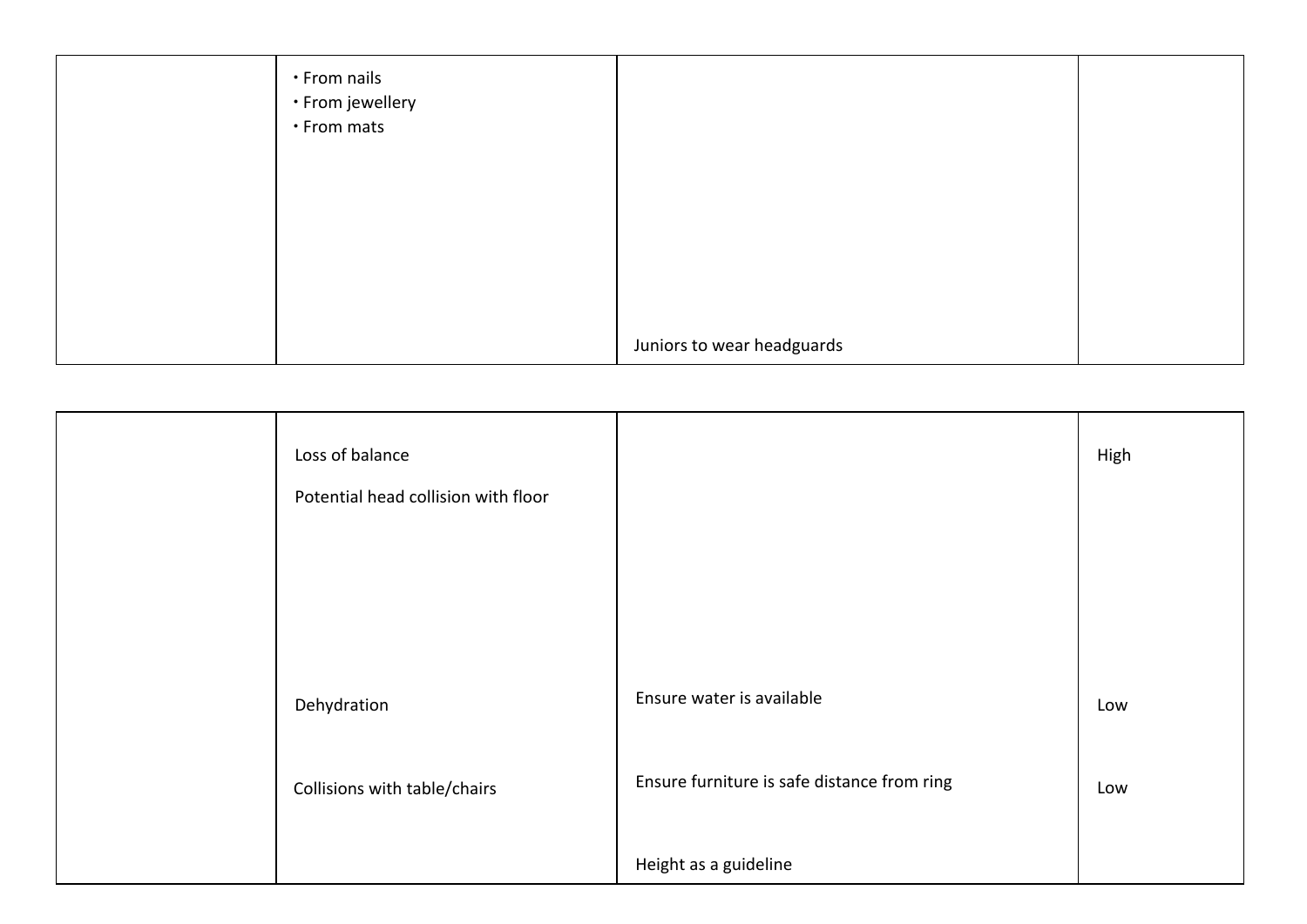| Mismatch (large competitor drawn<br>against a small competitor) |                                                  | Low |
|-----------------------------------------------------------------|--------------------------------------------------|-----|
| Verruca                                                         | Use of prophylactic. Verrucas must be covered up |     |

| <b>Blood loss</b> | Any student who is bleeding from any injury cannot<br>continue until the bleeding has fully stopped | Low    |
|-------------------|-----------------------------------------------------------------------------------------------------|--------|
|                   |                                                                                                     | Medium |
|                   |                                                                                                     |        |